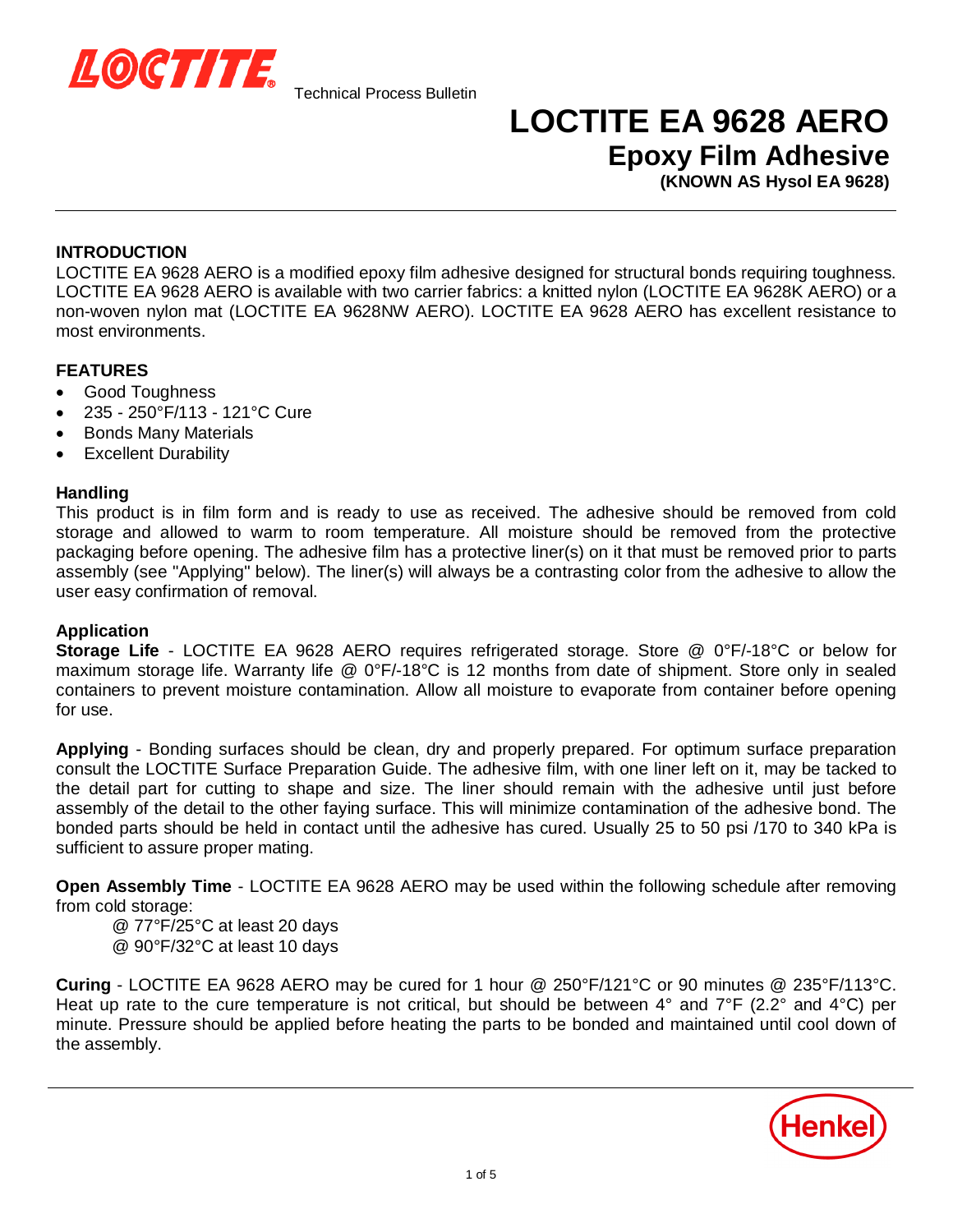

# **LOCTITE EA 9628 AERO Epoxy Film Adhesive**

**(KNOWN AS Hysol EA 9628)**

**Cleanup** - It is important to remove excess adhesive from the part and bonding tools before it hardens. Once the adhesive is cured, it is difficult to remove except by mechanical abrasion. Uncured adhesive may be removed with a ketone solvent in a well-ventilated area. Saturate a clean cloth or industrial wiper with solvent and apply just enough to do the job. Be careful to prevent any solvent from entering the uncured bondline, as solvent will degrade the final bond performance. Consult with your supplier's information pertaining to the safe and proper use of solvents.

### **Bond Strength Performance**

#### **Tensile Lap Shear Strength**

Tensile lap shear strength tested per ASTM D1002 after curing as shown below. Adherends are 2024-T3 AlClad aluminum treated with phosphoric acid anodizing per ASTM D3933. Performance is comparable when a state of the art corrosion inhibiting primer is used. Film weight is 0.060 psf (293 g/m<sup>2</sup>).

| Test Temperature, °F/°C | <b>Typical Results</b>                          |            |                                                         |                          |
|-------------------------|-------------------------------------------------|------------|---------------------------------------------------------|--------------------------|
|                         | <b>Knit Support</b><br>Cured 1 hr @ 250°F/121°C |            | <b>Non-Woven Support</b><br>Cured 1.5 hrs @ 235°F/113°C |                          |
|                         | <u>psi</u>                                      | <u>MPa</u> | <u>psi</u>                                              | <u>MPa</u>               |
| $-67/-55$               | 5,500                                           | 37.9       | 5,500                                                   | 37.9                     |
| 77/25                   | 6,000                                           | 41.3       | 5,800                                                   | 40.0                     |
| 180/82                  | 4,000                                           | 27.6       | -                                                       | $\overline{\phantom{a}}$ |
| 250/121                 | 1,900                                           | 13.1       | 2,100                                                   | 14.5                     |

|                                     | <b>Typical Results</b>                          |            |                                                         |            |
|-------------------------------------|-------------------------------------------------|------------|---------------------------------------------------------|------------|
| Test Temperature, 75°F/25°C         | <b>Knit Support</b><br>Cured 1 hr @ 250°F/121°C |            | <b>Non-Woven Support</b><br>Cured 1.5 hrs @ 235°F/113°C |            |
| <b>Specimen Exposure</b>            | <u>psi</u>                                      | <b>MPa</b> | <u>psi</u>                                              | <b>MPa</b> |
| Control, 77°F/25°C                  | 6,300                                           | 43.4       | 6,300                                                   | 43.4       |
| 77°F/25°C Water - 30 days           | 6,300                                           | 43.4       | 6,300                                                   | 43.4       |
| 120°F/49°C - 100% RH - 30 days      | 5,900                                           | 40.7       | 5,900                                                   | 40.7       |
| Hydraulic Oil - 7 days at 77°F/25°C | 6,500                                           | 44.8       |                                                         |            |
| JP-4 Jet fuel - 7 days at 77°F/25°C | 6,100                                           | 42.0       | 6,100                                                   | 42.0       |
| Salt Spray - 105°F/41°C - 30 days   | 6,100                                           | 42.0       | 6,100                                                   | 42.0       |
| 77°F/25°C Anti-icing FL - 7 days    | 6,300                                           | 43.4       | 6,300                                                   | 43.4       |

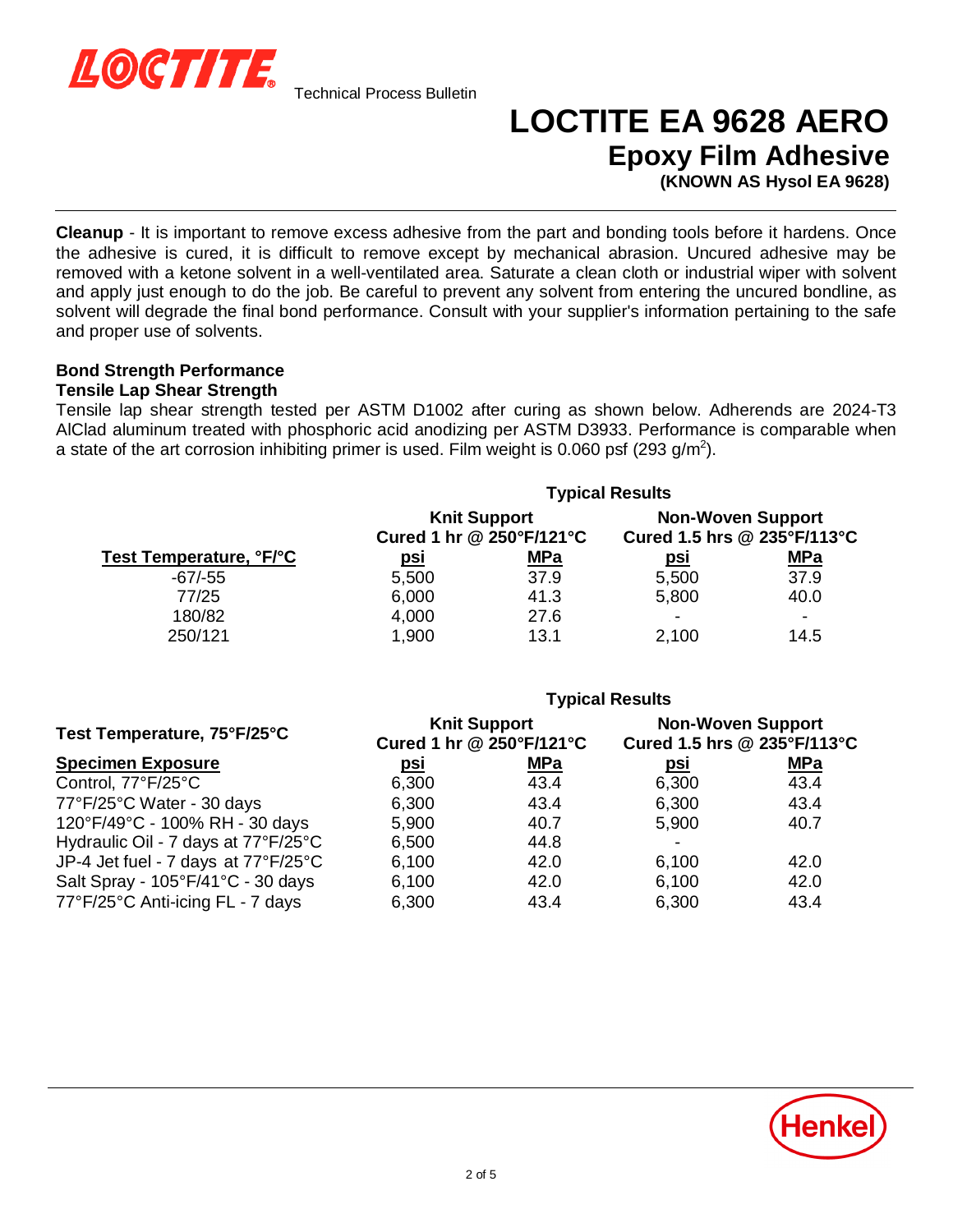

## **LOCTITE EA 9628 AERO Epoxy Film Adhesive**

**(KNOWN AS Hysol EA 9628)**

#### **Peel Strength**

T-Peel strength tested per ASTM D1876 after curing as shown below. Adherends are 2024-T3 AlClad aluminum phosphoric acid anodized per ASTM D3933.

|                         | <b>Typical Results</b>                          |        |  |
|-------------------------|-------------------------------------------------|--------|--|
|                         | <b>Knit Support</b><br>Cured 1 hr @ 250°F/121°C |        |  |
| Test Temperature, °F/°C | lb/in                                           | N.25mm |  |
| $-67/-55$               | 28                                              | 125    |  |
| 77/25                   | 37                                              | 165    |  |
| 180/82                  | 34                                              | 151    |  |

Metal to Metal Climbing Drum Peel per ASTM D1781 strength tested after curing as shown below. Adherends are 2024-T3 Alclad aluminum phosphoric acid anodized per ASTM D393.

| Test Temperature, °F/°C | <b>Typical Results</b>                          |        |                                                         |        |
|-------------------------|-------------------------------------------------|--------|---------------------------------------------------------|--------|
|                         | <b>Knit Support</b><br>Cured 1 hr @ 250°F/121°C |        | <b>Non-Woven Support</b><br>Cured 1.5 hrs @ 235°F/113°C |        |
|                         | in Ib/in                                        | N.25mm | $in$ lb/in                                              | N.25mm |
| $-67/-55$               | 50                                              | 222    | 45                                                      | 200    |
| 77/25                   | 70                                              | 311    | 65                                                      | 289    |
| 180/82                  | 60                                              | 267    | 55                                                      | 245    |

**Crack Extension** tested per ASTM D3433.

|                  | <b>Typical Results</b>                          |                          |                                                         |      |
|------------------|-------------------------------------------------|--------------------------|---------------------------------------------------------|------|
|                  | <b>Knit Support</b><br>Cured 1 hr @ 250°F/121°C |                          | <b>Non-Woven Support</b><br>Cured 1.5 hrs @ 235°F/113°C |      |
| <b>Test Mode</b> | lb/in                                           | <u>N/m</u>               | <u>lb/in</u>                                            | N/m  |
| Glc              | 8                                               | 1401                     | 14.3                                                    | 2504 |
| Gla              | 6                                               | 1051                     | 10.4                                                    | 1821 |
| Glscc (5 weeks)  | -                                               | $\overline{\phantom{a}}$ | 6.1                                                     | 1068 |
| Glscc (15 weeks) | -                                               |                          | 4.0                                                     | 700  |

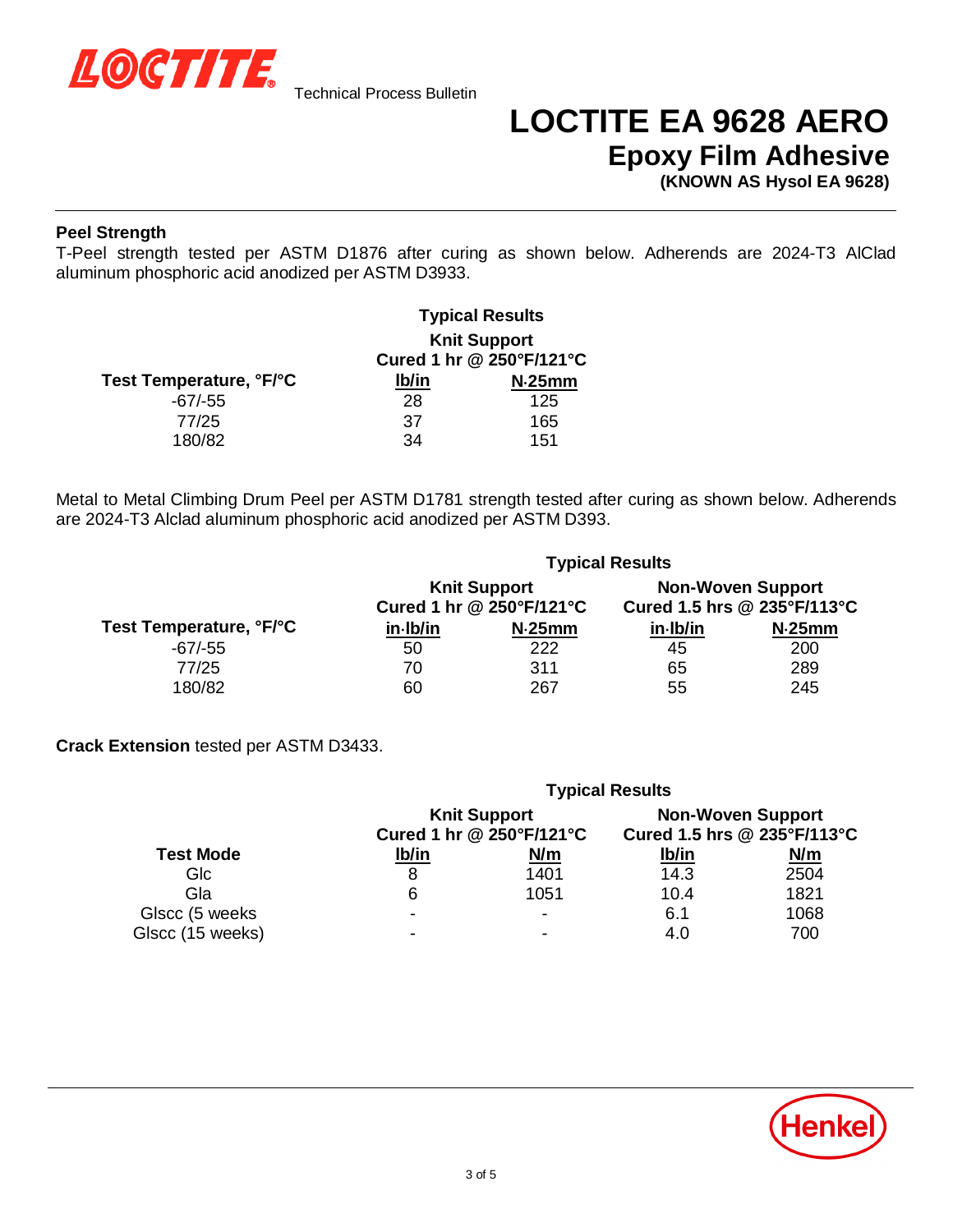

## **LOCTITE EA 9628 AERO Epoxy Film Adhesive**

**(KNOWN AS Hysol EA 9628)**

#### **Honeycomb Sandwich Performance**

Honeycomb sandwich strength tested after curing as shown above. Adherends are 2024-T3 clad aluminum with 0.25 inch/6.35mm cell 5052 non-perforated aluminum core.

#### **Honeycomb Climbing Drum Peel Strength**

| <b>Knit Support</b><br>Cured 1 hr @ 250°F/121°C |    | <b>Non-Woven Support</b><br>Cured 1.5 hrs @ 235°F/113°C |                        |
|-------------------------------------------------|----|---------------------------------------------------------|------------------------|
|                                                 |    |                                                         |                        |
| 54                                              | 80 | 45                                                      | 67                     |
| 60                                              | 89 | 63                                                      | 93                     |
| 48                                              | 71 | 45                                                      | 67                     |
|                                                 |    |                                                         | <b>Typical Results</b> |

#### **Flatwise Tension Strength**

|                         | <b>Typical Results</b>   |                     |                             |                          |  |
|-------------------------|--------------------------|---------------------|-----------------------------|--------------------------|--|
|                         |                          | <b>Knit Support</b> |                             | <b>Non-Woven Support</b> |  |
| Test Temperature, °F/°C | Cured 1 hr @ 250°F/121°C |                     | Cured 1.5 hrs @ 235°F/113°C |                          |  |
|                         | <u>psi</u>               | <u>MPa</u>          | <u>psi</u>                  | <u>MPa</u>               |  |
| 77/25                   | 1,400                    | 9.6                 | 1,300                       | 8.9                      |  |

#### **Service Temperature**

Service temperature is defined as that temperature at which this adhesive still retains 1000 psi/6.9 MPa using test method ASTM D1002 and is approximately 250°F/121°C.

#### **Bulk Resin Properties**

| Tensile Properties - tested using 0.125 inch/3.18 mm castings per ASTM D638.           |                 |                 |  |  |
|----------------------------------------------------------------------------------------|-----------------|-----------------|--|--|
| Tensile Strength @ 77°F/25°C                                                           | 7,500 psi       | 51.7 MPa        |  |  |
| Tensile Modulus @ 77°F/25°C                                                            | 345 ksi         | 2,377 MPa       |  |  |
| Elongation at Break @ 77°F/25°C                                                        | 7.5%            |                 |  |  |
| Shore D Hardness @ 77°F/25°C                                                           | 83              |                 |  |  |
| Tg dry (Tan delta by DMTA)                                                             | $248^{\circ}F$  | $120^{\circ}$ C |  |  |
| Tg wet (Tan delta by DMTA)                                                             | $210^{\circ}$ F | $99^{\circ}$ C  |  |  |
| Shear Modulus dry @ 77°F/25°C (by DMTA)                                                | 90.5 ksi        | 624 MPa         |  |  |
|                                                                                        |                 |                 |  |  |
| <b>Compressive Properties</b> - tested using 0.125 inch/3.18mm castings per ASTM D695. |                 |                 |  |  |
| Compressive Strength @ 77°F/25°C                                                       | 11,500 psi      | 79.3 MPa        |  |  |
| Compressive Modulus @ 77°F/25°C                                                        | 310 ksi         | 2,136 MPa       |  |  |
|                                                                                        |                 |                 |  |  |

| <b>Electrical Properties - tested per ASTM D149, D150.</b> |                 |
|------------------------------------------------------------|-----------------|
| Dielectric Constant                                        | 3.56 @ 1 KHz    |
| <b>Dissipation Factor</b>                                  | $0.087$ @ 1 KHz |
| Dielectric Strength                                        | >258 volts/mil  |